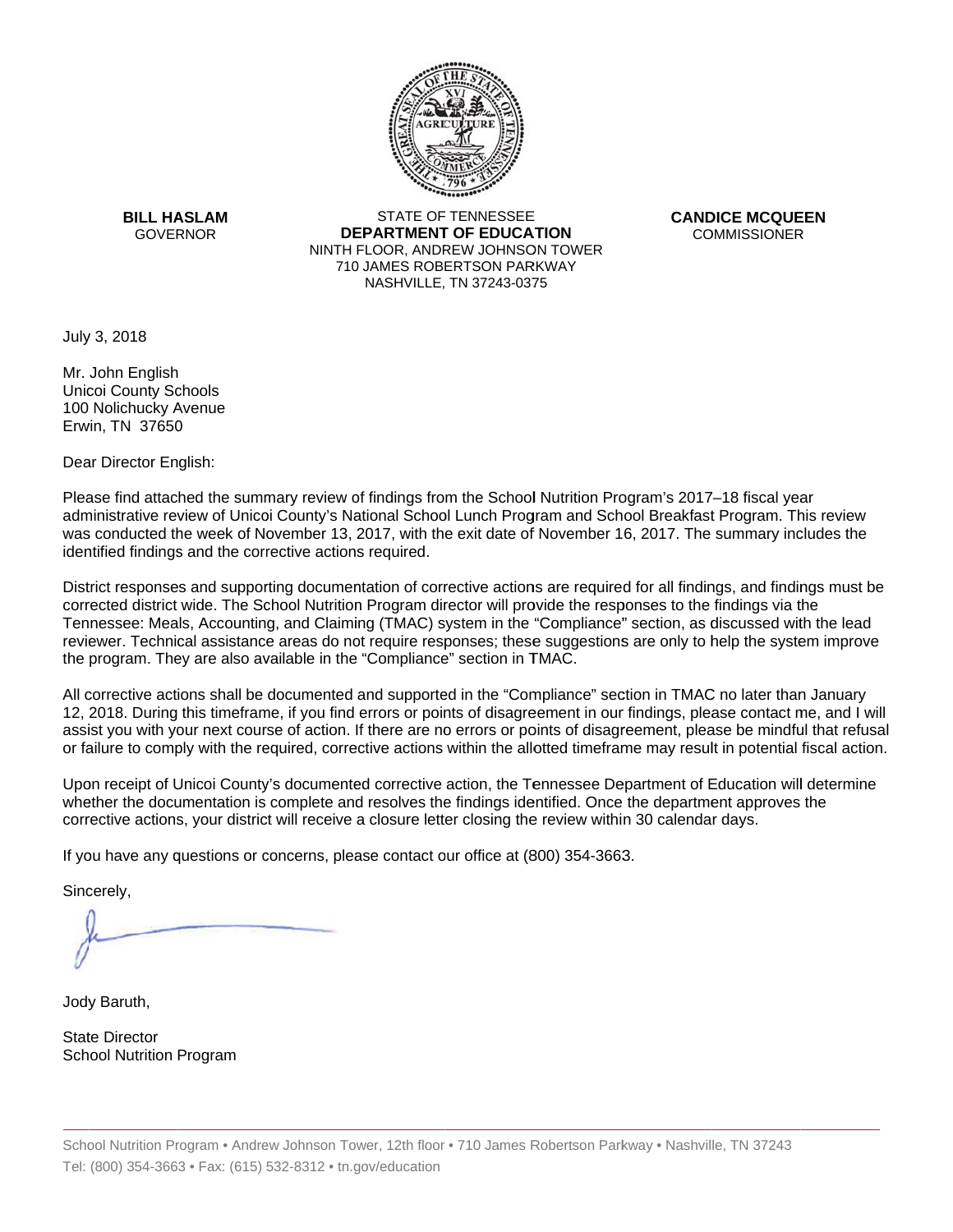

## **Unicoi County (860)**

**Review ID: 776** 

#### **Exit Conference Date: 11 /16/2017**

Review Year: 2018

Month of Review: October

Lead Reviewer: Leslea Colquitt

|  | <b>Findings ID</b><br>Area | <b>Finding Description</b> | <b>Required Corrective Action</b> |
|--|----------------------------|----------------------------|-----------------------------------|
|--|----------------------------|----------------------------|-----------------------------------|

### **SFA - Level Findings**

| $100 -$<br>Certification<br>and Benefit<br>Issuance | $V-0100$   | There were 5 reviewed<br>students on three applications<br>in error.                                                                            | Reprocess applications and change to reflect<br>correct benefits. The SFA corrected all<br>applications.                                |
|-----------------------------------------------------|------------|-------------------------------------------------------------------------------------------------------------------------------------------------|-----------------------------------------------------------------------------------------------------------------------------------------|
| $100 -$<br>Certification<br>and Benefit<br>Issuance | $V - 0100$ | Denial letters did not include<br>a statement informing parents<br>that they can reapply for<br>benefits anytime during the<br>school year.     | Update denial letters to include the<br>statement informing parents they can<br>reapply for benefits anytime during the<br>school year. |
| $200 -$<br>Verification                             | $V-0200$   | The verification selection letter<br>did not include a number the<br>household can use to contact<br>the SFA at no cost.                        | Add a number for the household to contact<br>the SFA at no cost. This may be a toll free<br>number or a way to reverse the charges.     |
| 800 - Civil<br>Rights                               | V-0800     | Multiple program materials did<br>not have the correct Non-<br>Discrimination statement<br>included.                                            | Update all materials to include the correct<br>nondiscrimination statement.                                                             |
| 900 - SFA On<br><b>Site Monitoring</b>              | $V-0900$   | The second page of the form,<br>the readily observable areas,<br>was not completed. The meal<br>counting and claiming portion<br>was completed. | Complete the entire form for the 17-18<br>school year.                                                                                  |
| Resource Mgt<br>Comprehensive<br>Review             | V-RMCRF    | The SFA did not calculate<br>compliance with revenue from<br>non program food<br>requirements.                                                  | Use a five consecutive day reference period<br>to calculate compliance with non program<br>revenue.                                     |